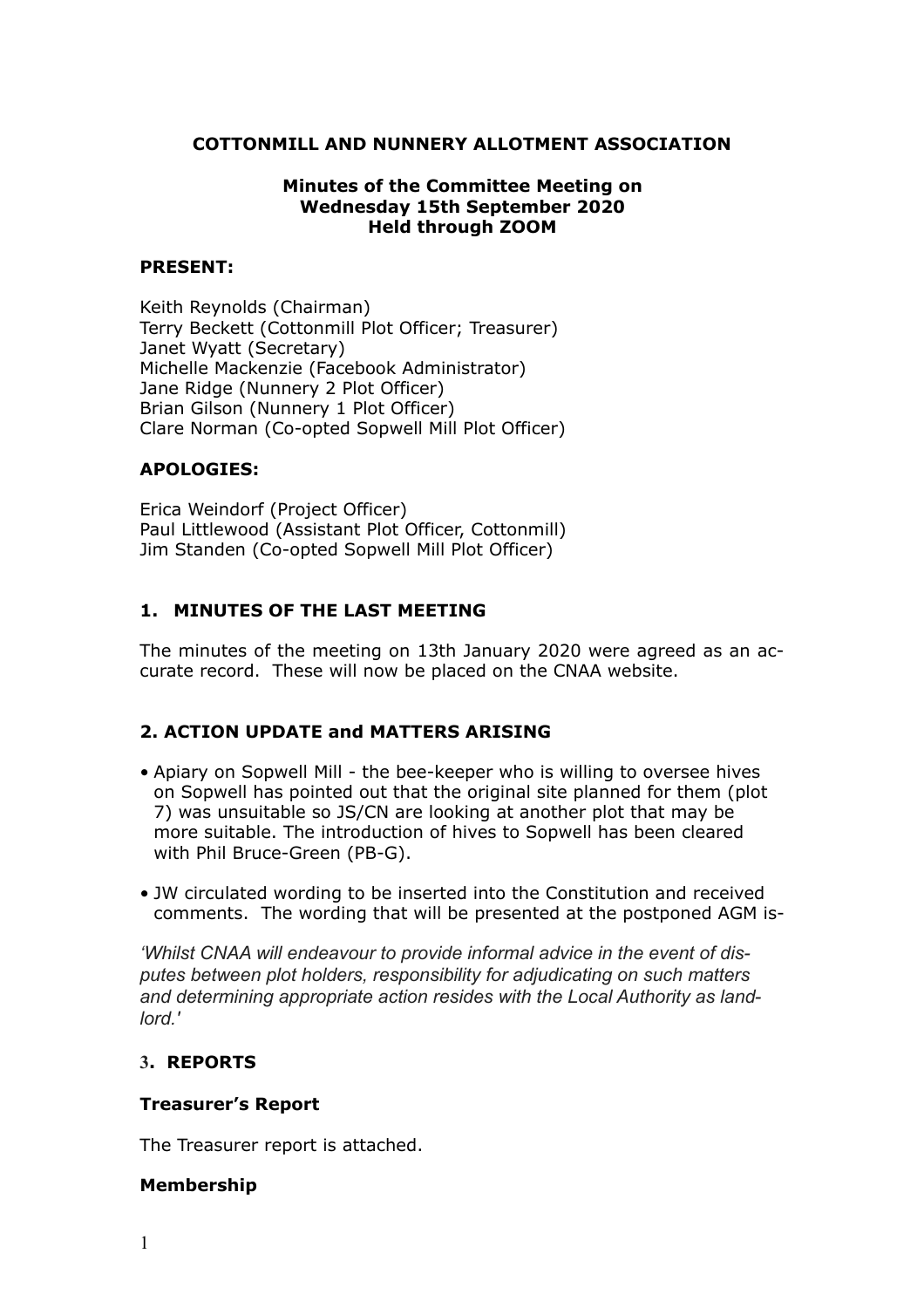Membership is currently 121.

#### **Site reports**

#### **Cottonmil.**

- No update on plot vacancies or waiting list has been obtained from PB-G
- A fox has been found dead and, as it looked in good health, PB-G was asked if it was possible to determine how it died. This has not been possible and the fox was buried. SADC will take action if there is a recurrence.

#### **Nunnery 1**

There are 19 on the waiting list.

#### **Nunnery 2**

There are 26 on the waiting list.

- As there have been no notices given to plot holders who have neglected their plot due to Covid constraints it is not possible to release plots to be available to those on the waiting list. JR and BG are going to prepare a list of those plots that have not been tended for some time using a grading system and give this list to PB-G and to prompt him to at least issue some NCO 1 notices. **Action JR/BG**
- There is a broken fence on N2 but there have been no thefts reported.

#### **Sopwell**

- Fencing put up by the Council when garages were demolished is not very good and there is a plan to plant hawthorn whips to boost security.
- There is a plan to ask for donations of fruit trees to start an orchard which will need Council permission. **Action CN/JS to speak to PB-G**
- Plot 7 is designated a communal plot and there has been a meeting of volunteers to plant it us with herbs, build a pond, inspect hotel and some seating. This meeting was attended by 17 people. Another planning meeting is to be held in October.
- Under the Covid Regulations that came into effect on 14th September, meetings are restricted to 6 people. The FAQs on the Government website (section 2.10) lists a number of exemptions allowing for larger groups and the one relevant to CNAA is 'for work, or the **provision of voluntary or charitable services**'. Any invitation to attend a meeting on one of the allotment sites must reflect the voluntary aspect and that the purpose is a service of benefit to our allotment community. The Regulations will be kept under review prior to the meeting planned for October and appropriate action taken. **Action CN/JS**

## **4. COMMUNICATIONS.**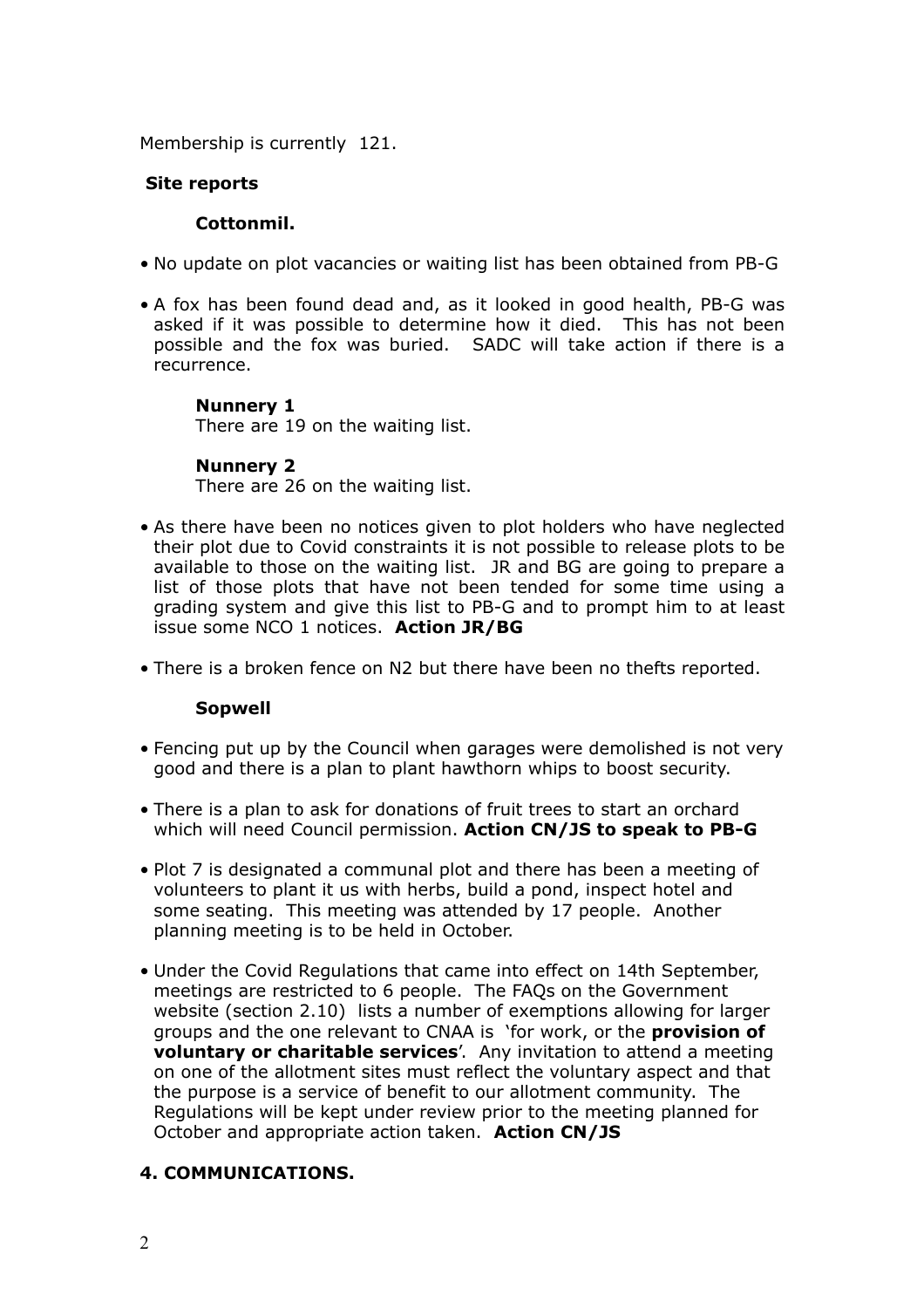• Jane Fookes has left the Committee but has said she will assist CNAA in getting the next Newsletter prepared. As no one has come forward as Newsletter Editor JS/JW had discussed working together to fill the gap. **Action JW to contact JS to see if this is a viable option**.

# **5. AGM 2020**

It is proposed that this should be held as soon as practicable by ZOOM and KR will investigate the cost of a profession licence for the software. It was agreed that CNAA should pay for this. **Action KR to investigate a professional ZOOM licence.** 

A reminder of the vacancies-Treasurer - TB willing to stand again. Cottonmill Plot Officer Newsletter Editor Sopwell Mill Plot Officer

## **6. WILDLIFE CAMERAS**

CNAA has purchased a wildlife camera for each of the sites and it was agreed that their use should be as follows.

- 1. The Plot Officer has overall responsibility for setting them up, installing them in a suitable location, removing the card and downloading the data.
- 2. As they have been purchased with CNAA funding, they will only be made available for use by CNAA members.
- It was agreed that notices should be displayed at sites fo that people are aware that they are in use and that members should also be informed by email. MM has circulated several versions and received comments. The wording will be finalised and posters printed and laminated for each site. **Action MM, KR, JW.**
- A section of the website will be set up to display the images of wildlife that are being captured. **Action JR**

## **7. VER PROJECT UPDATE**

• A notice board has been put up by the Council in Cottonmill Lane to inform the public about the Ver project, indicating that plans are moving forward. KR is having a meeting with Dan Flitton to confirm that this is the first two phases only and that Cottonmill is not impacted by what appears to be a gearing up for a major announcement.

# **AOB**

• The minutes of the 2019 AGM and accounts for that period are to be placed on the members section of the website. TB will obtain a state-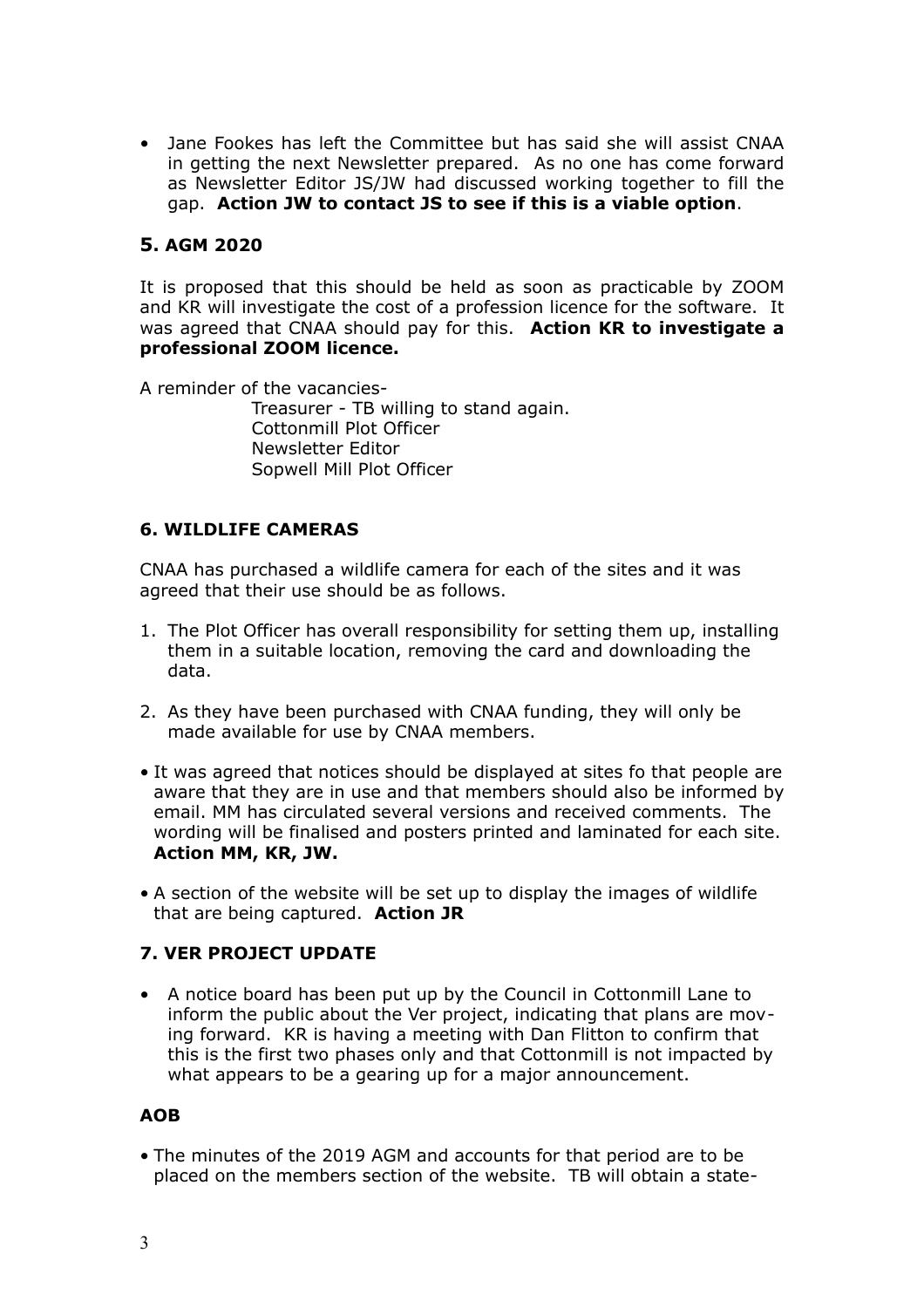ment from Alison Shiperlee and Scott Bailey to state they have been scrutinised as he hasn't been able to obtain signatures. **Action JR to include on website once TB as obtained the statements.** 

- Cottonmill gate retaining arm is damaged and risks closing as cars are entering or leaving. **Action KR to report to PB-G**.
- Joint Area Committee- this used to support all allotments in St Albans and was organised by a previous CNAA secretary, Hazel Collins. **Action TB to contact her to see if it might be possible to resurrect this group.**

#### **DATE OF NEXT MEETING**

**TRA**